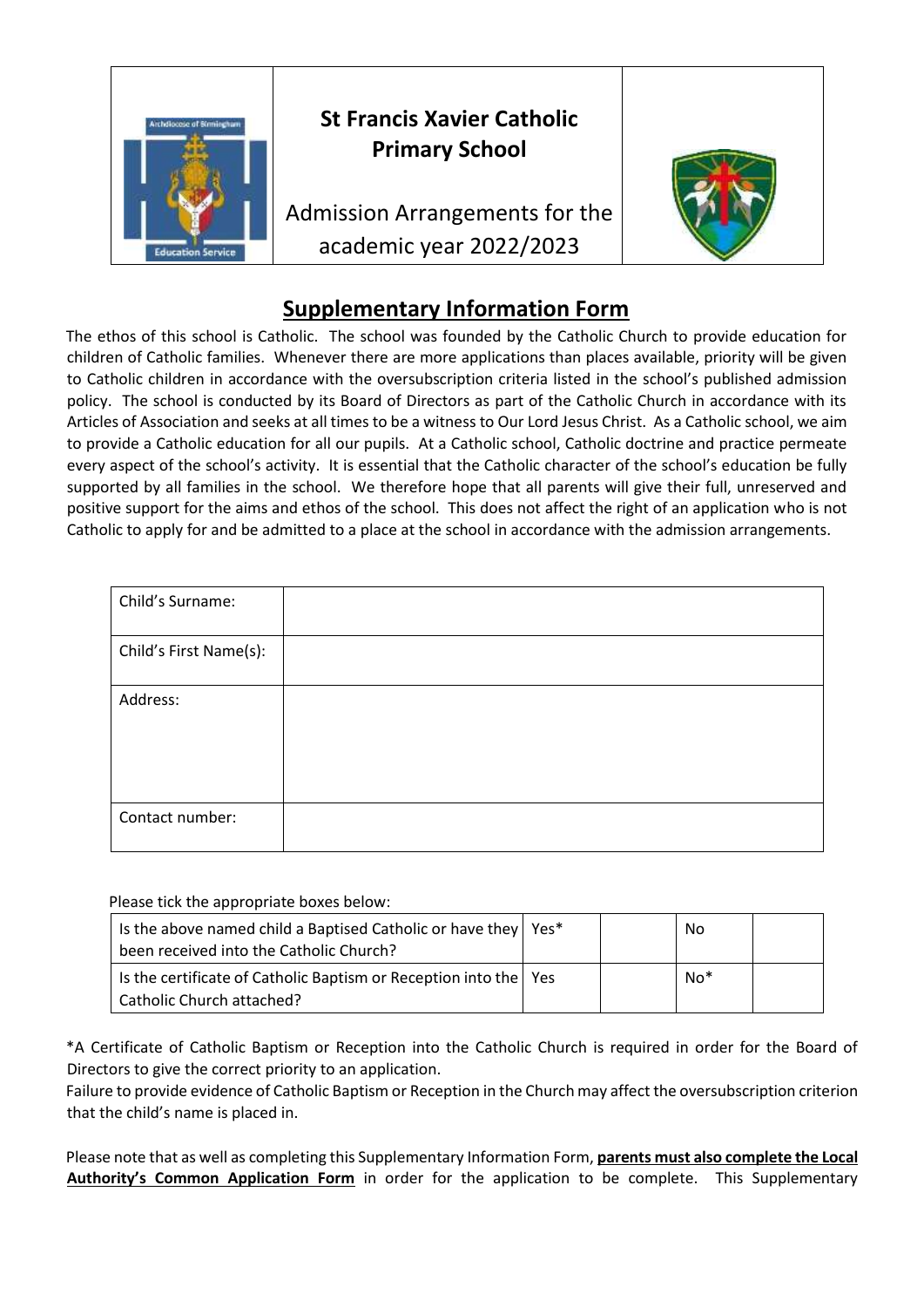Information Form is only for school use and is, in conjunction with the Local Authority's Common Application Form, to enable the Board of Directors to rank applicants using the published oversubscription criteria: This Supplementary Information Form must be returned directly to St Francis Xavier Catholic Primary School, McKean Road, Oldbury, West Midlands, B69 4BA by 15<sup>th</sup> January 2022.

## **Please note that this is NOT the local authority's Common Application Form. As well as completing this Supplementary Information Form and returning it directly to the school, you MUST also complete the local authority's Common Application Form otherwise your application will be deemed incomplete and therefore invalid.**

In compliance with the General Data Protection Regulation (GDPR) and the Data Protection Act 2018, we wish to ensure that you are aware of the purpose for which we collect and process the data we have asked for on this form.

- 1. We are St Francis Xavier Catholic Primary School, McKean Road, Oldbury, West Midlands, B69 4BA.
- 2. Being a Catholic education provider, we work closely with the School's Diocesan Authority, the School's Trustees, the Local Authority, the Birmingham Diocesan Education Service and the Department for Education and may share the information you provide on this application form if we consider it necessary in order to fulfil our functions.
- 3. The person responsible for data protection within our school Caroline Caddick and you can contact them with questions relating to our handling of the data. You can contact them by CCaddick@emmausmac.com.
- 4. We require the information we have requested for reasons relating to our functions as the admission authority of the school.
- 5. It is necessary for us to process personal data for the performance of a task carried out in the public interest or in the exercise of official authority vested in the controller (Article 6(1)(e) of the GDPR).
- 6. To the extent that you have shared any special categories of data this will not be shared with any third parties except as detailed in paragraph 2 above, unless a legal obligation should arise.
- 7. It is necessary for us to process special category data for the performance of a task carried out in the public interest or in the exercise of official authority vested in the controller (Article 6(1)(e) of the GDPR). Additionally, processing is necessary for reasons of substantial public interest on the basis of Union or Member State law which is proportionate to the aim pursued and which contains appropriate safeguards (Article 9(2)(g) of the GDPR).
- 8. If the application is successful, the information you have provided on this will be migrated to the school's enrolment system, and the data will be retained and processed on the basis of the school's fair processing notice and data protection policies which apply to that data.
- 9. If the application is unsuccessful, the application form and any documents submitted in support of the application will be destroyed after a period of 12 months. The school may keep a simple record of all applications and their outcome as part of their permanent archives in accordance with the school's data retention policy.